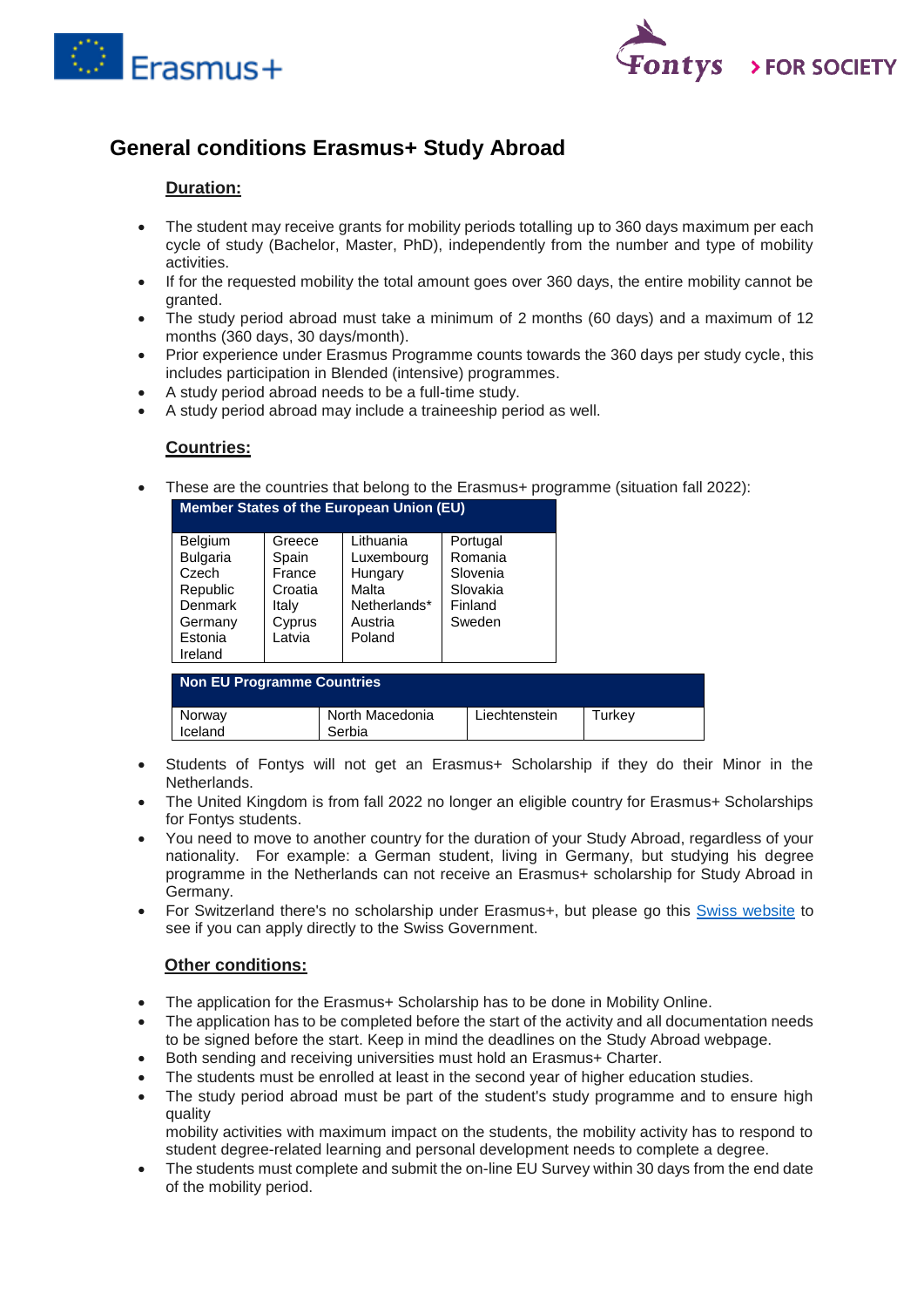



- If the student doesn't meet all Erasmus+ Scholarship conditions and fails to complete and submit the Learning Agreement, Grant Agreement and Participant Report the student will need to fully reimburse the financial support received.
- The student must carry out an online assessment of linguistic competences of the main language of instruction or work before and at the end of the mobility period, with the exception of native speakers.
- This first payment is based on the dates that the student enters in Mobility Online Erasmus+ Scholarship application form and equals 70% of the total estimated grant based on these dates.
- Before your study abroad period ends the student needs to fill out and upload some additional documents. Based on the exact dates filled out in the Transcript of Records the final payment will be re-calculated and the final payment will be done (final amount for the whole period minus the first amount paid).

# **Scholarship amount:**

 Erasmus+ scholarships are different per sending country (the Netherlands in this case), but also it differs per host country. The table below shows the amount Fontys students will receive per day (count for 1 month always 30 days).

|                | Group 1                                                                                     | <b>Group 2</b>                                                                                            | Group 3                                                                                                                                                                       |
|----------------|---------------------------------------------------------------------------------------------|-----------------------------------------------------------------------------------------------------------|-------------------------------------------------------------------------------------------------------------------------------------------------------------------------------|
| Countries:     | Denmark<br>Finland<br>Iceland<br>Ireland<br>Liechtenstein<br>Luxembourg<br>Norway<br>Sweden | Austria<br><b>Belgium</b><br>Cyprus<br>France<br>Germany<br>Greece<br>Italy<br>Malta<br>Portugal<br>Spain | <b>Bulgaria</b><br>Croatia<br>Czech Republic<br>Estonia<br>Hungary<br>Latvia<br>Lithuania<br>North Macedonia<br>Romania<br>Serbia<br>Slovakia<br>Slovenia<br>Poland<br>Turkey |
| Amount per day | € 12                                                                                        | € 10                                                                                                      | €8                                                                                                                                                                            |

*For example, for a stay of 5 months in Spain, this means 150 days for an amount of €1.500.* 

- There are additional scholarships for students with:
	- $\checkmark$  Economic circumstance
	- $\checkmark$  Health circumstance
- Students that meet the requirements will be able to get an additional scholarship of €250 per month (or €100 - €150 in case of a short-term mobility of max. 30 days).
- *For example for a stay of 5 months in Spain, this means 5 x €250 on top of the abovementioned scholarship. In total this student would therefore be eligible to €1.500 + €1.250 = €2.750.*
- The type of proof for an additional scholarship depends on the circumstance. Please upload one of these two documents to your Mobility Online file. You can read more on [our website.](https://fontys.edu/Fontys-Study-Abroad/Scholarships-23/Erasmus-Scholarships.htm)
- It can be that with the Erasmus+ basic scholarship and the Erasmus+ additional scholarship (€250 per month) it is still not possible to go abroad due to a health circumstance and that your situation requires extra financial support. In that case you can apply for an extra health circumstance scholarship. In the Erasmus+ application procedure in Mobility Online you are able to request this funding for an indicative amount. Afterwards you will be contacted to provide the necessary supportive documents. The amount will be based on real costs and approved documents for real expenses. These indicative expenses need to be assessed by the Dutch National Agency for Erasmus+ before Fontys can approve it, and the receipts / invoices will be assessed after your mobility for a final approval. You can read more on [our website.](https://fontys.edu/Fontys-Study-Abroad/Scholarships-23/Erasmus-Scholarships.htm)
- Green travel: from fall 2022 semester students of Fontys that use train, bus or carpool on their 2-way trip to their destination will get €50 extra Erasmus+ scholarship. Next to that they will get up to 4 extra days of Erasmus+ scholarship for the possible extra travel days. The amount per extra day is calculated as per the table above and includes a possible additional scholarship.